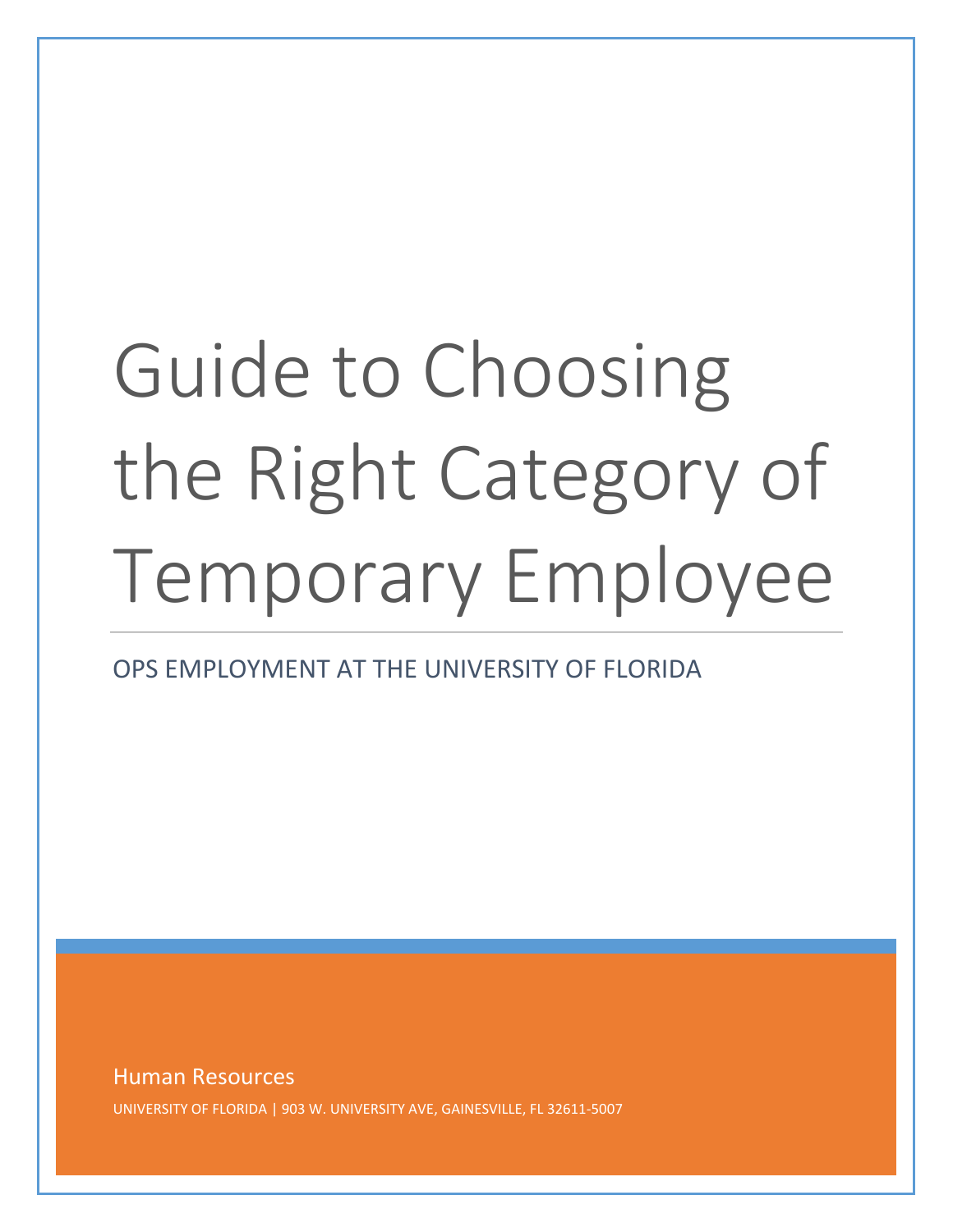# OPS DEFINITIONS

*Note: The examples listed below are not all inclusive.*

A brief statement regarding the type of work being performed is required for processing all OPS hires. Example: Employee will be responsible for data entry from survey results.

# **OPS-Health Care**

#### **Job Code 010000**

This code is used for employees in the health care industry who are employed on an as needed basis, those who are called into action when their services are required. Employees in this category have a professional certification and specialized skill set. This type of employment has no set schedule, days and times may vary depending on the situation or need.

Examples of type of work for this category:

Nurses • Physicians • Dentists • Pharmacists • Technicians

#### **OPS-Contract Services**

#### **Job Code 010001**

#### **CAS Exemption Required**

This code is used for employment for a set time period to deliver a specific end product. Contract services employment specifies the service to be performed and sets an agreeable standard of completion for these services.

Examples of type of work for this category:

Website Development • Course Development • Consulting Services

### **OPS-Special Project**

#### **Job Code 010002**

#### **CAS Exemption Required**

This code is used to employ persons to work on a project with a defined beginning and end date. Project work involves investigating, compiling, arranging, and reporting information all with a desired result identified. The type of work can vary from administrative functions, research, technical support, fiscal, and design work.

#### **OPS-Seasonal**

#### **Job Code 010003**

This code is used for employment for 120 days or less per year. The employee is hired exclusively for a period of time to perform work that is only available for a portion of the year.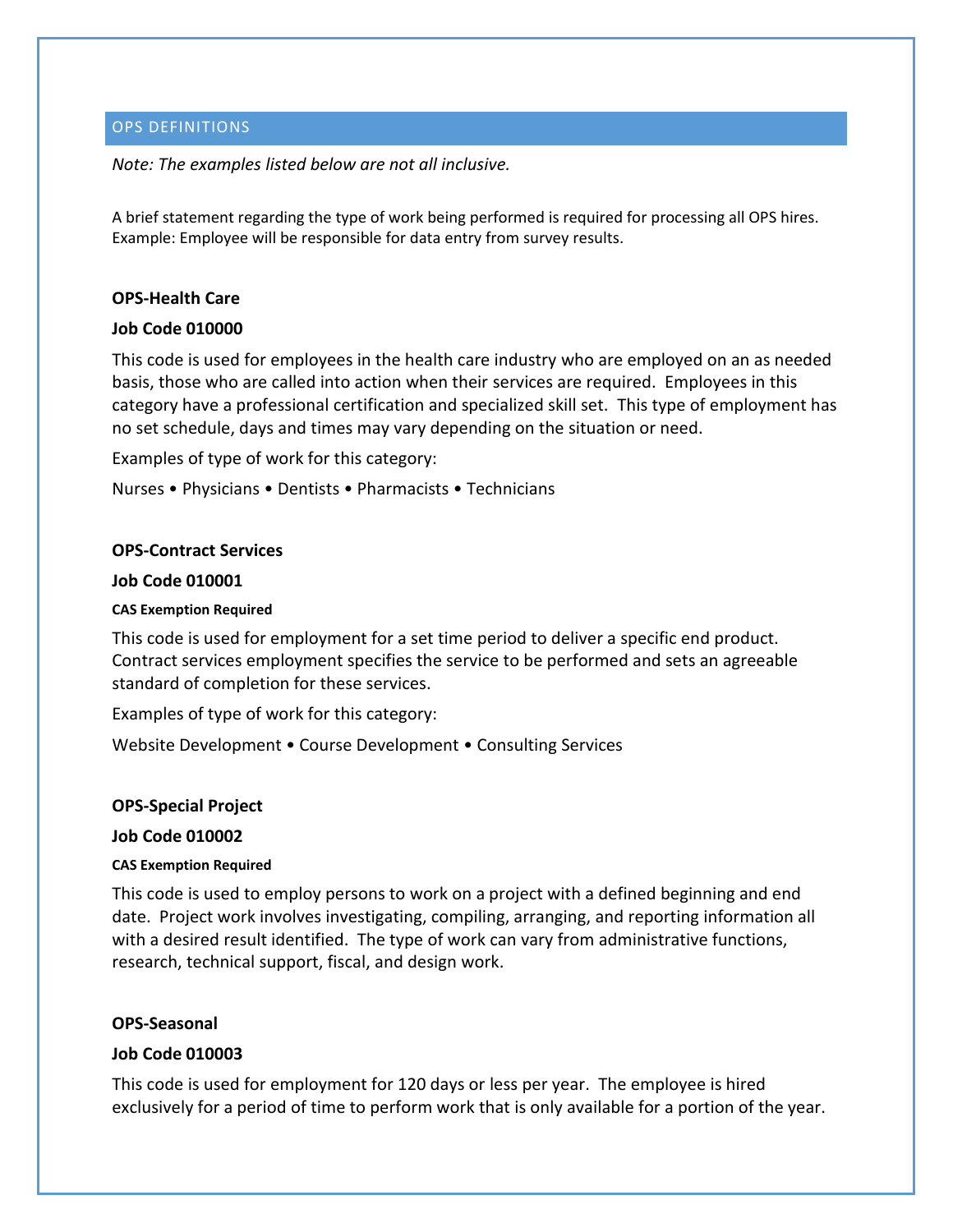# **OPS-Special Risk**

# **Job Code 010005**

This code is used for employees that require extensive background checks such a 435 and FBI Live Scan due to working with minors, employees that perform specialized skilled labor. OPS employees in this classification are subject to a 4,176-hour threshold, the equivalent of 2 years of employment at a 1.0 FTE.

Examples of type of work for this category:

Camp Counselors • Victim Advocates • Groundskeeper

# **OPS-As Needed**

# **Job Code 010006**

# **CAS Exemption Required**

This code is used for non-medical employees being employed on an as needed basis, those who are called into action when their skill set is required. This type of employment has no set schedule, days and times may vary depending on the situation or need.

Examples of type of work for this category:

Child Care • Security Guards • Fitness Instructor • Personal Trainer

# **OPS-Secondary**

# **Job Code 010004**

# **CAS Exemption Required**

This code is used for employees that have a primary appointment as TEAMS or Faculty with UF and are taking on a temporary secondary OPS position to provide different services to the same department/unit or a different one.

# **OPS-Time Limited**

# **Job Code 010007**

# **CAS Exemption Required**

The type of work performed will vary based on need. This code will be used for temporary employment due to an increase in work volume, illness cover, maternity/paternity cover, and various other temporary needs for coverage. OPS employees in this classification are subject to a 4,176-hour threshold, the equivalent of 2 years of employment at a 1.0 FTE.